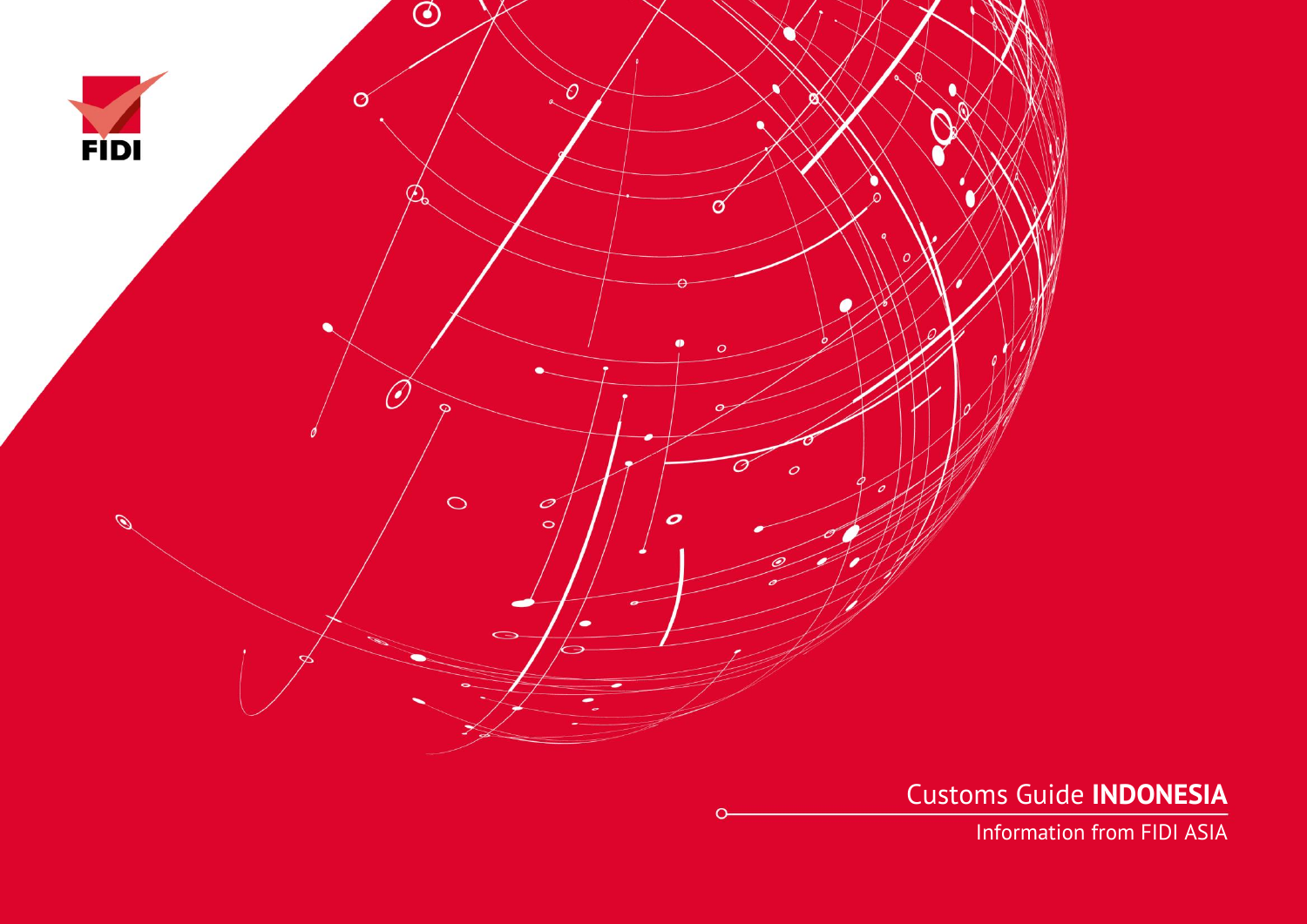## **Customs guide** INDONESIA

## **The global quality standard for international moving.**

The FAIM label is your global assurance for a smooth, safe and comprehensive relocation process.





| <b>GOODS</b>                        | <b>DOCUMENTS REQUIRED</b>                                                                                                                                                                                                                                                                                                                                                                                                                                                                                                                                                                                                                                                                                              | <b>CUSTOMS PRESCRIPTIONS</b>                                                                                                                                                                                                                                                                                                                                                                                                                                                                                                                                                                                      | <b>REMARKS</b>                                                                                                                                                                                                                                                                                                                                                                                                                                                                                                                                                                                                                                                                                                                                                                                                                                                                                                                                                                                                                                                                                                                                              |
|-------------------------------------|------------------------------------------------------------------------------------------------------------------------------------------------------------------------------------------------------------------------------------------------------------------------------------------------------------------------------------------------------------------------------------------------------------------------------------------------------------------------------------------------------------------------------------------------------------------------------------------------------------------------------------------------------------------------------------------------------------------------|-------------------------------------------------------------------------------------------------------------------------------------------------------------------------------------------------------------------------------------------------------------------------------------------------------------------------------------------------------------------------------------------------------------------------------------------------------------------------------------------------------------------------------------------------------------------------------------------------------------------|-------------------------------------------------------------------------------------------------------------------------------------------------------------------------------------------------------------------------------------------------------------------------------------------------------------------------------------------------------------------------------------------------------------------------------------------------------------------------------------------------------------------------------------------------------------------------------------------------------------------------------------------------------------------------------------------------------------------------------------------------------------------------------------------------------------------------------------------------------------------------------------------------------------------------------------------------------------------------------------------------------------------------------------------------------------------------------------------------------------------------------------------------------------|
| <b>Household goods - Foreigners</b> | Client's original passport with arrival stamp.<br>Client's original residence permit (KITAS<br>card).<br>Original work permit (IMTA).<br>Client's copy residence online certificate<br>$(ITAS)$ .<br>Authorization letter with duty stamp.<br>Boarding pass entering Indonesia to reside.<br><b>SEA SHIPMENTS</b><br>• Original packing list in English (please do<br>not put any value).<br>• Original Bill of Lading/waybill/express<br>release BL print out on the Shipping<br>line/forwarder paper.<br>Declare at least 5 items on the BL.<br>■ Put volume in cbm and kgs (not lbs) on<br>the Bill of Lading.<br>AIR SHIPMENTS<br>• Original packing list in English (do not<br>put any value).<br>• Air Way Bill. | Duty free entry of household goods and<br>personal effects is allowed only under the<br>following conditions:<br>• One air and one sea shipments permitted,<br>and air cleared first.<br>KITAS and IMTA must be valid for 12<br>months.<br>Arrival of the shipment in Indonesia must<br>be within 3 (three) months of the arrival<br>of the consignee in Indonesia to<br>reside/validation of the permits at the<br>airport. If it arrives after this time, then<br>duties and taxes will apply.<br>• The importer must have all used items for<br>a period more than 12 months prior to<br>entry into Indonesia. | • Air shipment:<br>• Do not consolidate the shipment - not<br>through consolidator agent (HAWB).<br>It should be stated on the manifest as<br>well.<br>• Please put as used personal/household<br>goods on Air Way Bill and manifest.<br>Use direct Air Way Bill.<br>• Mention at least 5 items on Air Way Bill<br>as well as on airline manifest.<br>• Mention total number of boxes on Air<br>Way Bill as per packing list.<br>Used Household Goods & Personal Effect<br>should follow only with the Indonesia<br>customs law of No. PMK No.<br>28/PMK.04/2008.<br>Air shipments take approx. $5 - 8$ working<br>days for delivery after arrival and<br>completeness of required documents in<br>Indonesia.<br>Sea shipments LCL take approx. 12 - 15<br>working days, and FCL take approx. $10 - 12$<br>working days for delivery in Jakarta after<br>vessel arrival, received OBL and OPL, and<br>completeness of required documents in<br>Indonesia (working days exclude Saturday,<br>Sunday and holiday).<br>• IMPORTANT: If the client cannot provide all<br>of these documents, then the shipment will<br>not be allowed through Customs, and will |

All rights reserved. This publication may not be reproduced in any form without the permission of the FIDI Global Alliance. The FIDI Global Alliance cannot take responsibility for the contents of this publication. It is recommended to verify this information with a FIDI Affiliate prior to shipping. This document is produced based on the information supplied at the mentioned date.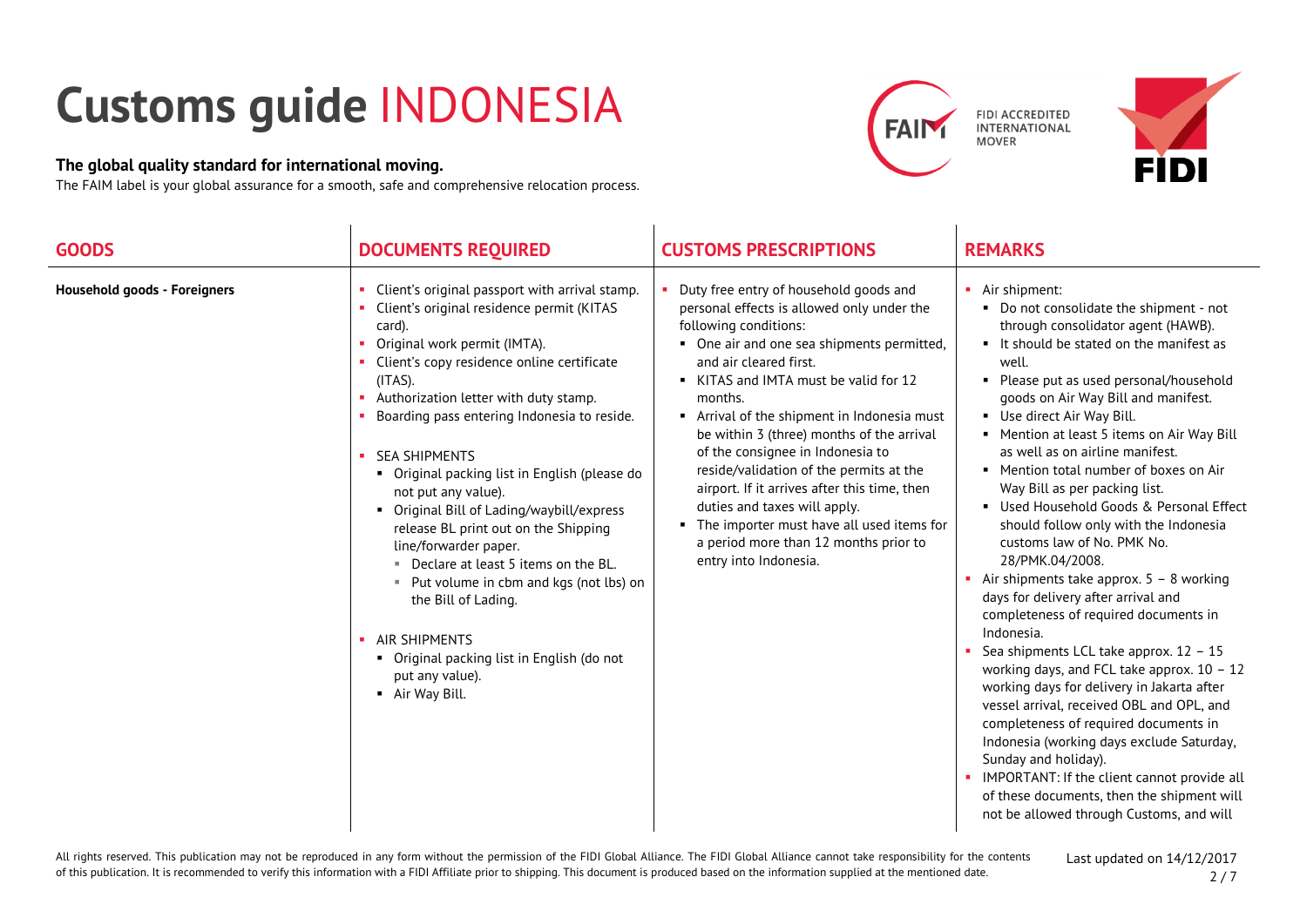| <b>GOODS</b>                         | <b>DOCUMENTS REQUIRED</b>                                                                                                                                                                                                                                                                                                                                                                                                                                                                                                                                                                                                                                           | <b>CUSTOMS PRESCRIPTIONS</b>                                           | <b>REMARKS</b>                                                                                                                                                                                                                                                                                                                                                                                                           |
|--------------------------------------|---------------------------------------------------------------------------------------------------------------------------------------------------------------------------------------------------------------------------------------------------------------------------------------------------------------------------------------------------------------------------------------------------------------------------------------------------------------------------------------------------------------------------------------------------------------------------------------------------------------------------------------------------------------------|------------------------------------------------------------------------|--------------------------------------------------------------------------------------------------------------------------------------------------------------------------------------------------------------------------------------------------------------------------------------------------------------------------------------------------------------------------------------------------------------------------|
|                                      |                                                                                                                                                                                                                                                                                                                                                                                                                                                                                                                                                                                                                                                                     |                                                                        | need to be re-exported or customs will<br>perform an auction.<br>• If the KITAS and/or the Work Permit are<br>valid for less than 12 months, then the<br>shipment will be subject to duty charges.<br>The amount of duty depends on the size and<br>weight of the shipment and where it came<br>from.<br>The KITAS and Work Permit can take<br>×<br>between 2-6 weeks to obtain once client has<br>arrived in Indonesia. |
| <b>Household goods - Retirements</b> | Client's original passport with arrival stamp.<br>$\mathbf{u}$<br>Client's original residence permit (KITAS<br>card).<br>Client's Copy residence online certificate<br>$(ITAS)$ .<br>Boarding pass entering Indonesia to reside.                                                                                                                                                                                                                                                                                                                                                                                                                                    | • Shipment subject to pay import duties/taxes.                         |                                                                                                                                                                                                                                                                                                                                                                                                                          |
| Household goods - Diplomats          | For diplomatic personnel:<br>• Form PP-8 to be applied by the Embassy<br>in Jakarta from the Indonesian Ministry of<br>Foreign Affairs by providing Bill of<br>Lading/Air Way Bill and packing list.<br>• Copy of owner's passport.<br>• Original Authorization letter.<br>• Copy of employment ID Card.<br>• Statement letter from the embassy<br>stating that client is working only with<br>the embassy nowhere else.<br>Authorization letter with duty stamp.<br>• For semi-diplomatic personnel (U.N.,<br>UNICEF, WHO):<br>• Form PP-19 approved by Indonesian<br>Ministry of Foreign Affairs by providing<br>Bill of Lading/Air Way Bill and packing<br>list. | Semi-diplomatic personnel: shipment<br>subject to physical inspection. | Commence the clearance upon shipment<br>arrival and receiving these docs.                                                                                                                                                                                                                                                                                                                                                |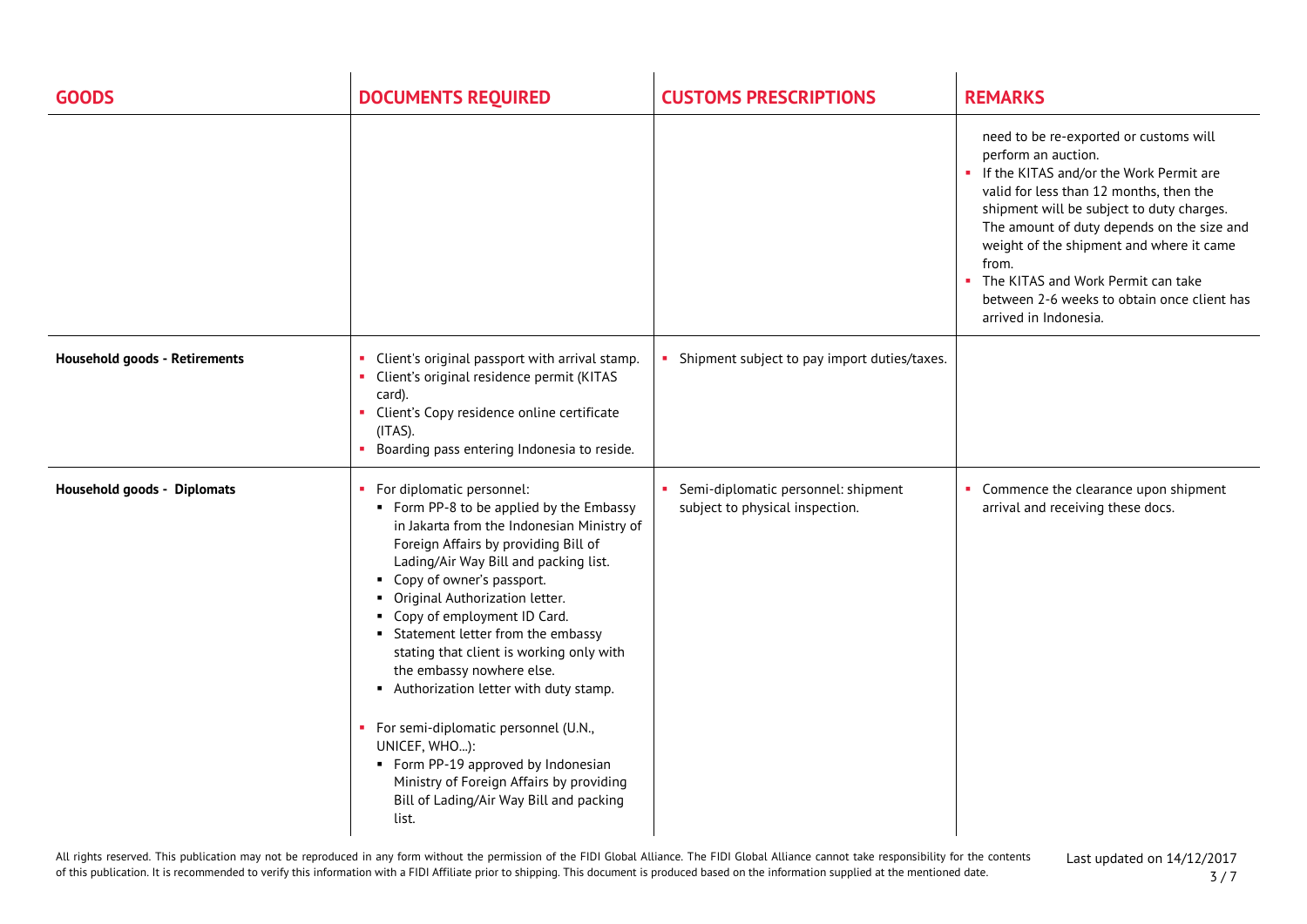| <b>GOODS</b>                          | <b>DOCUMENTS REQUIRED</b>                                                                                                                                                                                                                                                                                                                                                                                                                                                                                                                                                                                                                                                                                                                                                                                                                                                                                                                                                                                                                                                                                                                                                   | <b>CUSTOMS PRESCRIPTIONS</b>                                                                                                                                                                                                                                                           | <b>REMARKS</b>                                                                                                                                                                                                                                                                                                                                                                                                                                                                                 |
|---------------------------------------|-----------------------------------------------------------------------------------------------------------------------------------------------------------------------------------------------------------------------------------------------------------------------------------------------------------------------------------------------------------------------------------------------------------------------------------------------------------------------------------------------------------------------------------------------------------------------------------------------------------------------------------------------------------------------------------------------------------------------------------------------------------------------------------------------------------------------------------------------------------------------------------------------------------------------------------------------------------------------------------------------------------------------------------------------------------------------------------------------------------------------------------------------------------------------------|----------------------------------------------------------------------------------------------------------------------------------------------------------------------------------------------------------------------------------------------------------------------------------------|------------------------------------------------------------------------------------------------------------------------------------------------------------------------------------------------------------------------------------------------------------------------------------------------------------------------------------------------------------------------------------------------------------------------------------------------------------------------------------------------|
|                                       | • Copy of owner's passport.<br>• Copy of employment ID Card.<br>• Statement letter from the embassy<br>stating that client is working only with<br>the embassy, nowhere else<br>Authorization letter with duty stamp.                                                                                                                                                                                                                                                                                                                                                                                                                                                                                                                                                                                                                                                                                                                                                                                                                                                                                                                                                       |                                                                                                                                                                                                                                                                                        |                                                                                                                                                                                                                                                                                                                                                                                                                                                                                                |
| Household goods - Indonesians citizen | Client's original passport.<br>Original letter from Indonesian Embassy in<br>host country stating the clients arrival date<br>in country, the date of return to Indonesia<br>and that the shipper is bringing a shipment<br>of household goods back to Indonesia (1<br>letter for each shipment).<br>Shipper reported to the Indonesian embassy<br>in host country when he/she first arrived in<br>the country with a proof of Report (Lapor<br>diri) stamp in his/her passport.<br>Copy of Assignment and re-assignment<br>letter - normally provided by the employer<br>or a letter /certificate from school/university.<br>Shipper must have "arrival stamp" in his/her<br>passport as proof of his/her return to Jakarta<br>after completing his/her overseas study or<br>assignment.<br>• Original packing list in English certified<br>(each page) by the Indonesian Embassy in<br>the country of origin (NOT VALUATION<br>LIST). If client has 2 shipments (air + sea),<br>both packing list should be certified<br>separately.<br>Original print out Bill of Lading/Air Way Bill<br>& original packing list.<br>Boarding pass entering Indonesia to reside<br>back. | • Duty free entry of household goods<br>government and non-governmental<br>employees providing they have spent at<br>least 1 year with gainful employment.<br>Arrival of the shipment in Indonesia must be<br>within 3 (three) months upon client's arrival<br>in Indonesia to reside. | If shipper stays overseas less than 12<br>months and is willing to pay import duty,<br>she/he still has to get the letter from<br>Indonesian embassy and the<br>certified/stamped packing list.<br>Please note that a returning Indonesian<br>citizen complying with the above<br>documentation is entitled to one similar<br>shipment of used household goods and that<br>the above documentation must be<br>completed with the Indonesian Embassy<br>prior to their departure from overseas. |
| Motor vehicles and/or motorbikes      |                                                                                                                                                                                                                                                                                                                                                                                                                                                                                                                                                                                                                                                                                                                                                                                                                                                                                                                                                                                                                                                                                                                                                                             | • No entry permitted except for diplomatic<br>personnel (duty free).                                                                                                                                                                                                                   |                                                                                                                                                                                                                                                                                                                                                                                                                                                                                                |

All rights reserved. This publication may not be reproduced in any form without the permission of the FIDI Global Alliance. The FIDI Global Alliance cannot take responsibility for the contents of this publication. It is recommended to verify this information with a FIDI Affiliate prior to shipping. This document is produced based on the information supplied at the mentioned date.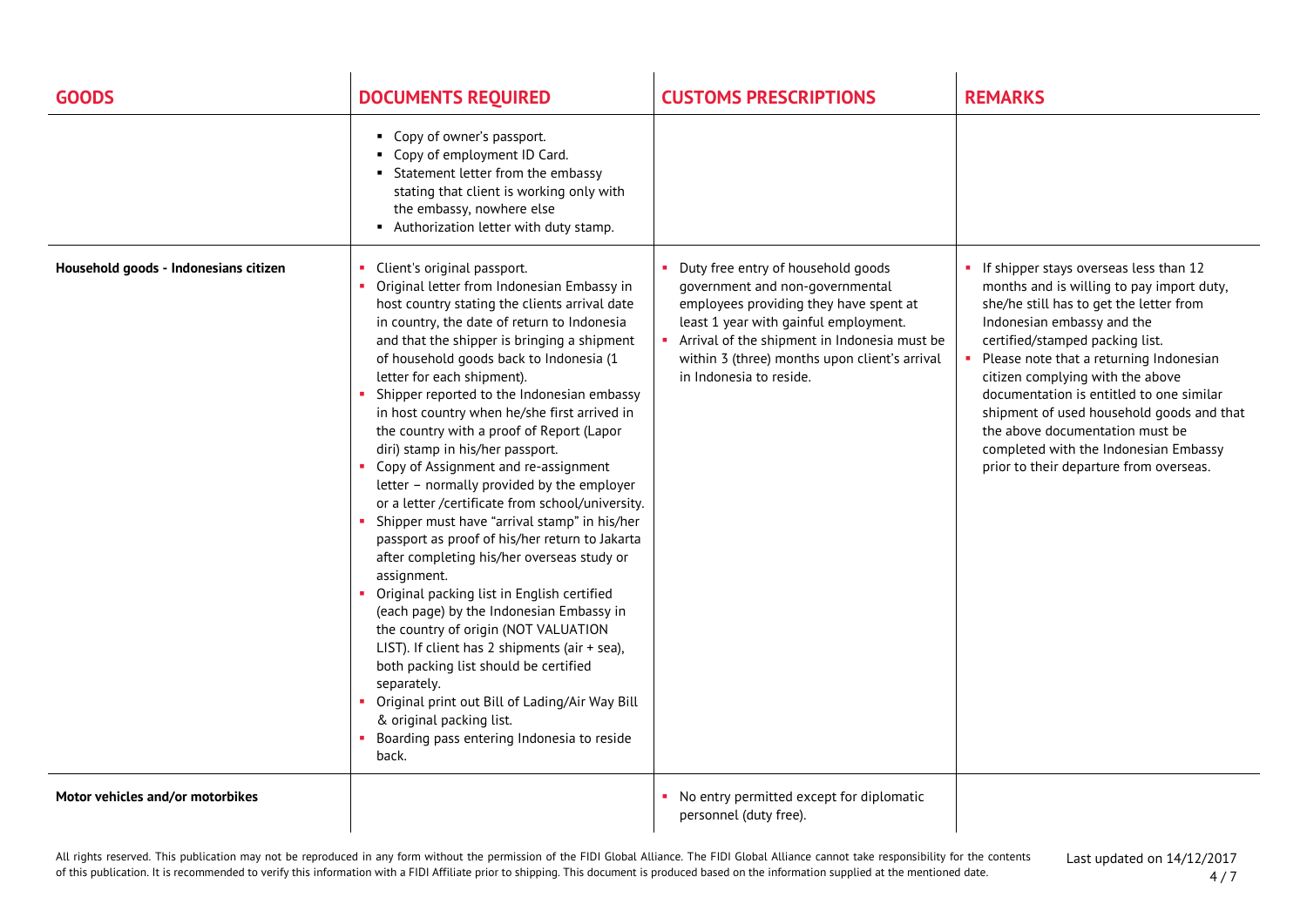| <b>GOODS</b>                                                                                                        | <b>DOCUMENTS REQUIRED</b>                                                                                                                                    | <b>CUSTOMS PRESCRIPTIONS</b>                                                                                                                                                                                                                  | <b>REMARKS</b>                                                                                                                                             |
|---------------------------------------------------------------------------------------------------------------------|--------------------------------------------------------------------------------------------------------------------------------------------------------------|-----------------------------------------------------------------------------------------------------------------------------------------------------------------------------------------------------------------------------------------------|------------------------------------------------------------------------------------------------------------------------------------------------------------|
| Items less than 12 months old, any items in<br>commercial quantities, luxurious items, more<br>than 1 for each item |                                                                                                                                                              | • Subject to payment of import duty.                                                                                                                                                                                                          |                                                                                                                                                            |
| <b>Foodstuffs</b>                                                                                                   |                                                                                                                                                              | Non-perishable food items may be imported<br>in small amounts. Items in cans and other<br>durable packaging in reasonable amounts<br>are allowed for import.                                                                                  |                                                                                                                                                            |
| Alcohol                                                                                                             |                                                                                                                                                              | Import of alcohol is allowed for FULL<br>DIPLOMATS ONLY but limited to annual<br>quota agreed by the local Ministry of<br>Foreign Affairs and the respective embassies<br>in the country.<br>Alcohol is prohibited for NON FULL<br>DIPLOMATS. | • Including wine, spirits, beer.                                                                                                                           |
| <b>Statues</b>                                                                                                      | Certificate of origin.<br>$\blacksquare$ Invoice.                                                                                                            | Are subject to be checked by Archaeology<br>Dept.<br>Buddha statue/artefact made of stone is<br>strictly prohibited.                                                                                                                          |                                                                                                                                                            |
| <b>Prohibited Items</b>                                                                                             |                                                                                                                                                              | $\blacksquare$ Firearms.<br>• Ammunition (including air guns).<br>• Pornography.<br>Politically sensitive material.<br>• Narcotics.<br>• Illicit drugs.                                                                                       |                                                                                                                                                            |
| CD's; DVD's; VCD's; Video/Audio tapes, books                                                                        | • Detailed listing of all titles.                                                                                                                            | Can be imported in 'reasonable' quantities<br>provided they are not pornographic or<br>politically sensitive or against Moslem.                                                                                                               |                                                                                                                                                            |
| Pets (Dogs & Cats)                                                                                                  | • Import permit.<br>• Current Original Health certificate.<br>• Current rabies vaccination certificate (must<br>score not less than 0.5) issued more than 30 | Subject to payment of import duty.<br>• The import permit must be issued prior to<br>the animals' arrival into Indonesia.                                                                                                                     | • Upon arrival, these documents are needed<br>for clearance.<br>• There is no limit as to the number of pets<br>you can import but duty charges of approx. |

All rights reserved. This publication may not be reproduced in any form without the permission of the FIDI Global Alliance. The FIDI Global Alliance cannot take responsibility for the contents of this publication. It is recommended to verify this information with a FIDI Affiliate prior to shipping. This document is produced based on the information supplied at the mentioned date.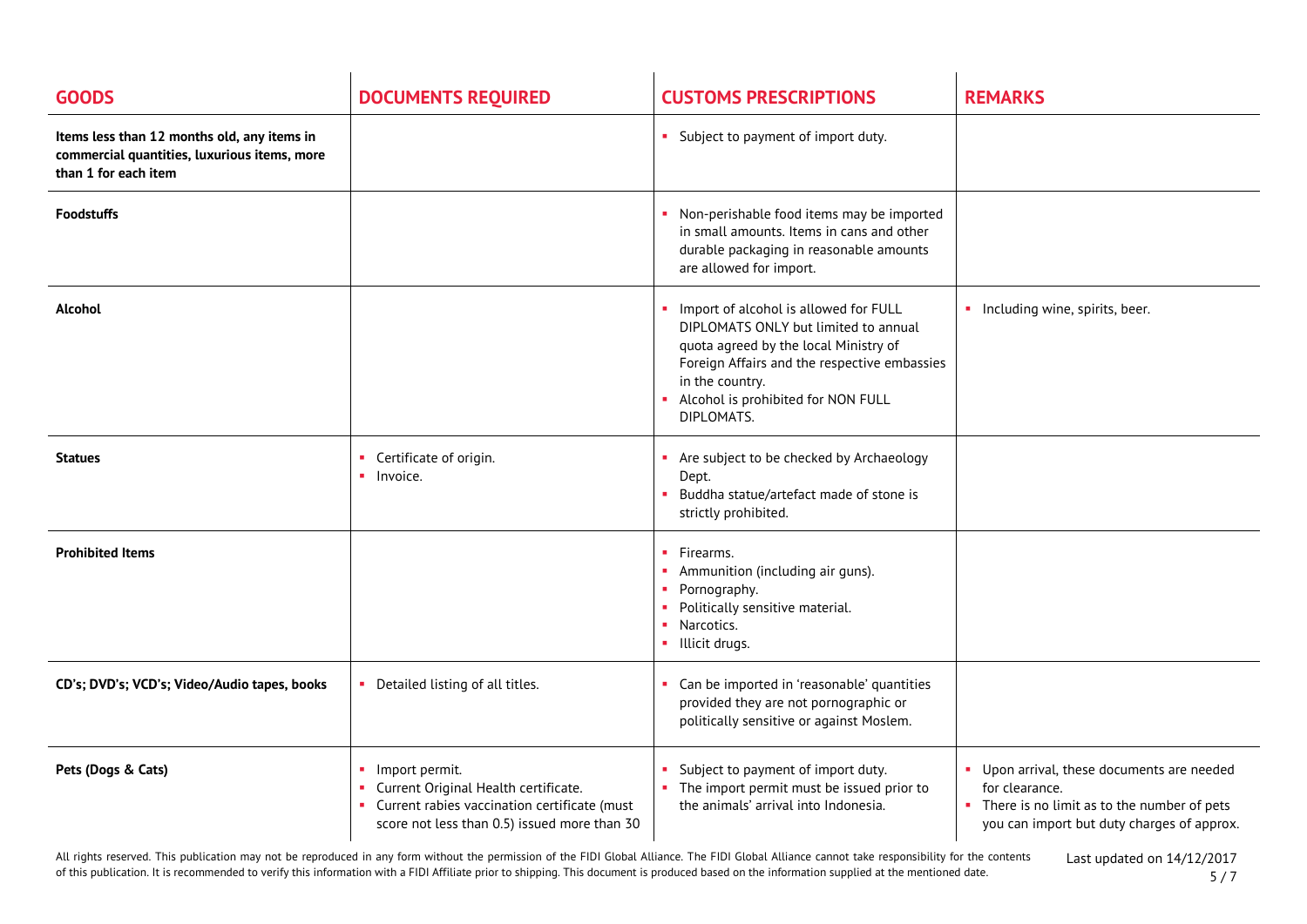| <b>GOODS</b>            | <b>DOCUMENTS REQUIRED</b>                                                                                                                                   | <b>CUSTOMS PRESCRIPTIONS</b> | <b>REMARKS</b>                                                                                                                                                                                                                                                                                                                                                                                                                                                                                                                                                                                                 |
|-------------------------|-------------------------------------------------------------------------------------------------------------------------------------------------------------|------------------------------|----------------------------------------------------------------------------------------------------------------------------------------------------------------------------------------------------------------------------------------------------------------------------------------------------------------------------------------------------------------------------------------------------------------------------------------------------------------------------------------------------------------------------------------------------------------------------------------------------------------|
|                         | days before arrival in Indonesia but not<br>older than 1 year.<br>Current Vaccination book.<br>Original quarantine documents from the<br>country of origin. |                              | US \$100-\$350 per pet will apply.<br>On arrival in Jakarta, the pet will be held at a<br>government quarantine facility for 14 days.<br>Subject to payment of quarantine facility<br>charges.<br>Application for import permit should be<br>made 2 weeks prior to arrival.<br>• Following information are needed to process<br>the import permit:<br>• Breed, sex, age, colour and pet's name<br>• Address in Indonesia<br>Intended arrival date<br>• Name of owner<br>• Copy of owner's passport<br>• Copy of vaccination book<br>• Copy of health certificate.<br>• Copy of client KITAS (Residence permit) |
| <b>Wood regulations</b> |                                                                                                                                                             |                              | • There are no restrictions or ISPM<br>requirements for wooden packaging or<br>items.                                                                                                                                                                                                                                                                                                                                                                                                                                                                                                                          |